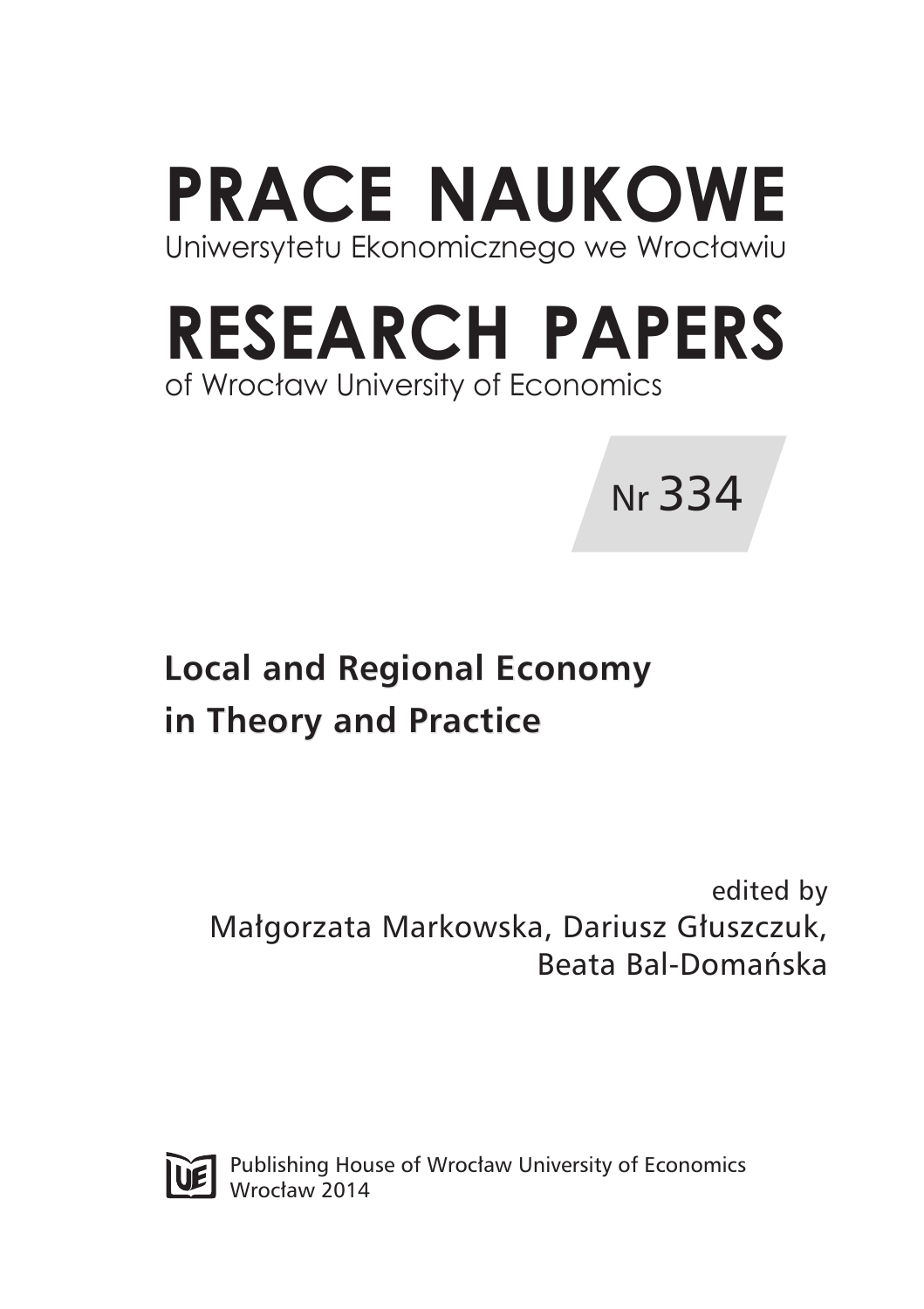Copy-editing: Elżbieta and Tim Macauley Layout: Barbara Łopusiewicz Proof-reading: Barbara Cibis Typesetting: Adam Dębski Cover design: Beata Dębska

This publication is available at www.ibuk.pl, www.ebscohost.com, Lower Silesian Digital Library www.dbc.wroc.pl, and in The Central and Eastern European Online Library www.ceeol.com as well as in the annotated bibliography of economic issues of BazEkon http://kangur.uek.krakow.pl/bazy\_ae/bazekon/nowy/index.php

Information on submitting and reviewing papers is available on the Publishing House's website www.wydawnictwo.ue.wroc.pl

All rights reserved. No part of this book may be reproduced in any form or in any means without the prior written permission of the Publisher

© Copyright by Wrocław University of Economics Wrocław 2014

#### **ISSN 1899-3192 ISBN 978-83-7695-496-7**

The original version: printed

Printing: EXPOL, P. Rybiński, J. Dąbek, sp.j. ul. Brzeska 4, 87-800 Włocławek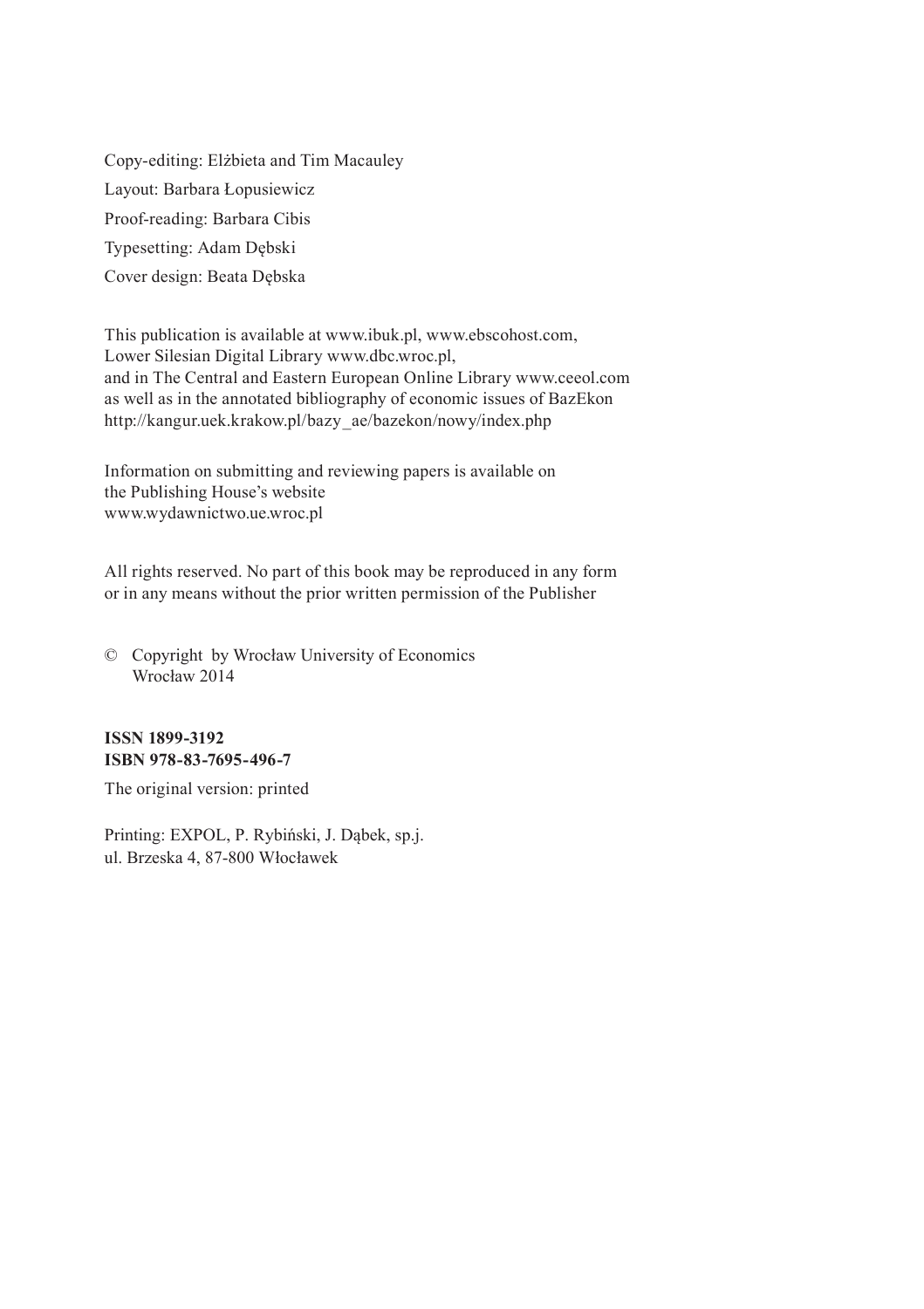## **Contents**

|                                                                              | 9   |
|------------------------------------------------------------------------------|-----|
| Beata Bal-Domańska: Convergence of Central and Eastern European regions -    |     |
|                                                                              | 11  |
| Barbara Dańska-Borsiak: The determinants of migration outflows from          |     |
| Polish sub-regions in both internal movement and abroad - identification     |     |
|                                                                              | 22  |
| Anna Golejewska: Rethinking regional competitiveness. The role of            | 33  |
| Małgorzata Golińska-Pieszyńska: Intellectual capital as an important         |     |
|                                                                              | 43  |
| Piotr Hajduga: Special economic zones in the Lower Silesia region as a       |     |
|                                                                              | 56  |
| Petr Hlaváček: Analysis of the development processes of the city of Ústí nad |     |
| Labem as an example of the social and economic transformation of cities      |     |
|                                                                              | 66  |
| Anna Jasińska-Biliczak, Jan Buleca: Participation of economic self-          |     |
| government in the process of the promotion of entrepreneurship – case        |     |
|                                                                              | 78  |
| Malgorzata Karczewska: Diversity of the gross expenditure on R&D in          |     |
| GDP by sources of funds in Poland against the background of the European     |     |
|                                                                              | 89  |
| Artur J. Kożuch, Janusz Sasak, Kamilla Noworól: Target costing and           |     |
| participatory budget in Territorial Self-Government Units                    | 97  |
| Alina Kulczyk-Dynowska: National park as an element fostering the            |     |
| sustainable development of the region - the example of the Tatra             |     |
|                                                                              | 108 |
| Iwona Ładysz: The regional dimension of economic security in the age of      |     |
| globalisation using the example of the Lower Silesian Voivodship             | 118 |
| Krzysztof Malik: Smart specialisation and Key Enabling Technologies in the   |     |
|                                                                              | 128 |
| Štefan Marsina, Pavol Oravský: Utilization of geothermal energy as           |     |
|                                                                              | 141 |
| Anna Mazurek-Kusiak, Julia Wojciechowska-Solis: Noticeability and            |     |
| Grygorii Monastyrskyi, Tetyana Monastyrska: Modernization of local           | 149 |
|                                                                              | 160 |
| Alicja Olejnik: Prospects and frontiers of Multidimensional Panel Spatial    |     |
|                                                                              | 170 |
|                                                                              |     |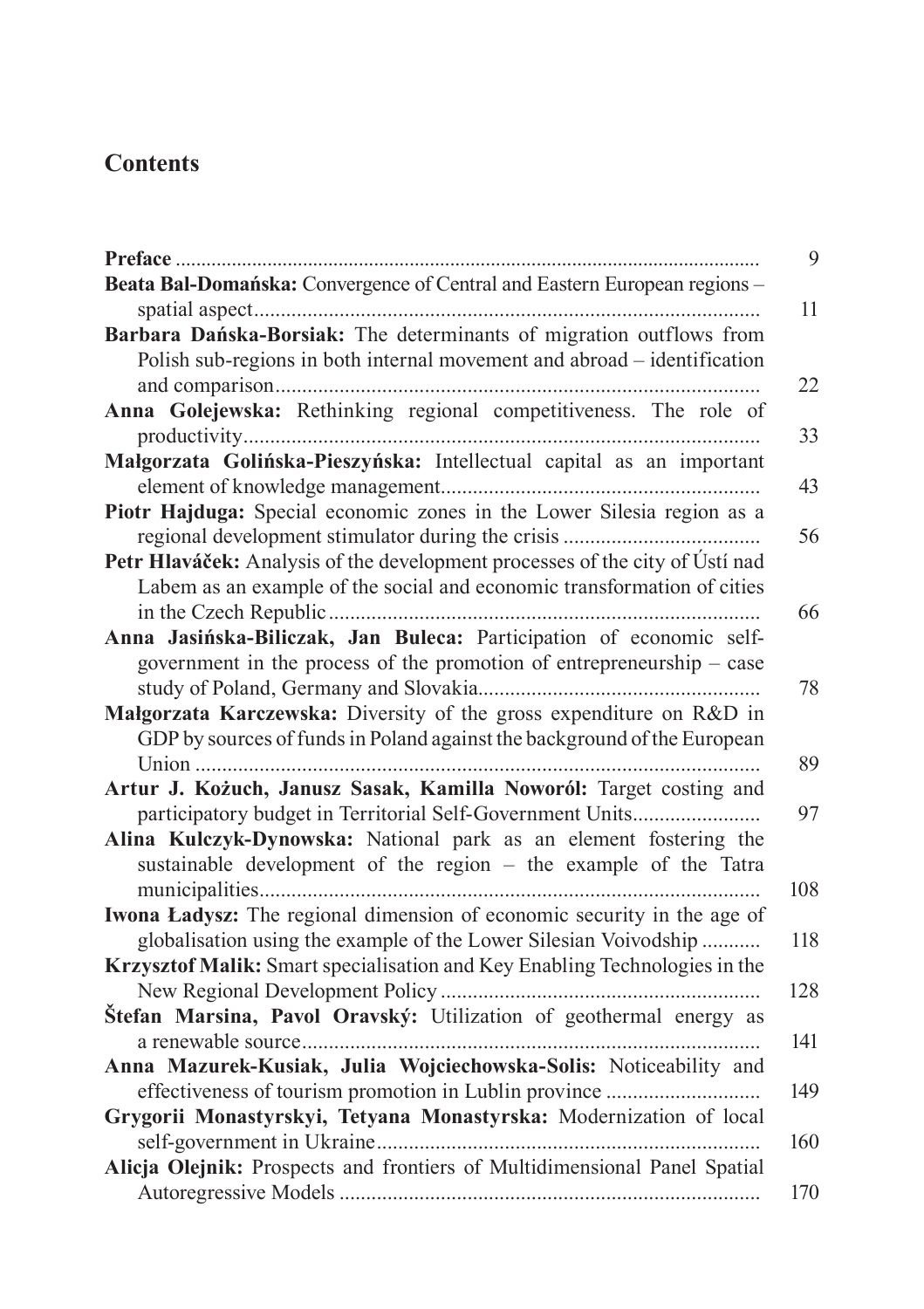| Pavol Oravský, Štefan Marsina: Infrastructure of energetics and its                | 180 |
|------------------------------------------------------------------------------------|-----|
| Alina Piątyszek-Pych: The cluster development policy in Poland                     | 190 |
| Zbigniew Piepiora: Occurrence of natural disasters in Africa and international     | 200 |
| Renata Pisarek: The importance of passenger air transport and high-speed           | 210 |
| Małgorzata Rogowska: The quality of public space in the development of             | 223 |
| Joanna Szafran: Public-private partnership in Poland and the European              |     |
|                                                                                    | 231 |
| <b>Ewelina Szczech:</b> Is there a creative city in Poland? Defining and measuring | 242 |
| Andrzej Sztando: Twelve rules for the construction of planning documents           | 252 |
| Maciej Turala: Institutional capacity in Polish communes. Strategic, financial     | 264 |
| Alla Vasina: Management of the investment potential of Ukraine's regions in        | 275 |
| Svitlana Veleshchuk: Strategic development of the region in the context of         | 285 |
| Marcin Bogdański, Wioletta Wierzbicka: Socio-economic potential of                 |     |
|                                                                                    | 295 |
| Marcelina Zapotoczna, Joanna Cymerman: Application of selected                     |     |
| synthetic measures in the assessment of the level of satisfied housing             | 306 |

## **Summaries**

| Beata Bal-Domańska: Konwergencja regionów (NUTS-2) Europy Środko-       |    |
|-------------------------------------------------------------------------|----|
|                                                                         | 21 |
| Barbara Dańska-Borsiak: Determinanty krajowych i zagranicznych odpły-   |    |
| wów migracyjnych z podregionów – identyfikacja i porównanie             | 31 |
| Anna Golejewska: Rozważania na temat konkurencyjności regionalnej. Rola |    |
|                                                                         | 42 |
| Małgorzata Golińska-Pieszyńska: Kapitał intelektualny jako ważny ele-   |    |
|                                                                         | 55 |
| Piotr Hajduga: Specjalne strefy ekonomiczne na Dolnym Śląsku jako sty-  |    |
|                                                                         | 65 |
|                                                                         |    |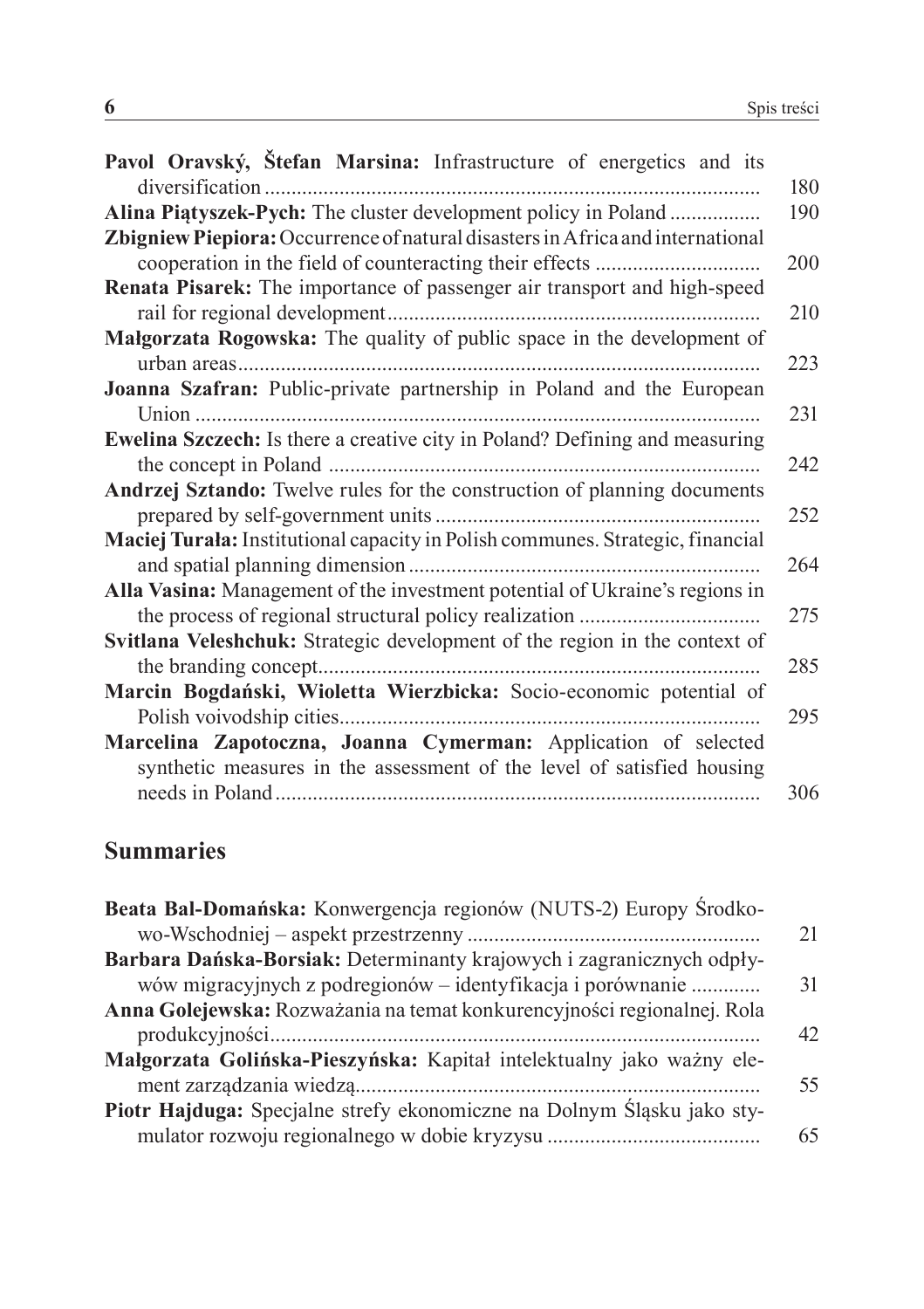| Petr Hlaváček: Analiza procesów rozwojowych miasta Ústí nad Labem jako                                                                  |
|-----------------------------------------------------------------------------------------------------------------------------------------|
| przykład społecznych i ekonomicznych transformacji zachodzących w                                                                       |
|                                                                                                                                         |
| Anna Jasińska-Biliczak, Jan Buleca: Partycypacja samorządu gospodar-                                                                    |
| czego w procesie wspierania przedsiębiorczości – analiza przypadku Pol-                                                                 |
|                                                                                                                                         |
| Małgorzata Karczewska: Zróżnicowanie udziału wydatków na B+R w PKB                                                                      |
| w Polsce według źródeł finansowania na tle krajów Unii Europejskiej                                                                     |
| Artur J. Kożuch, Janusz Sasak, Kamilla Noworól: Rachunek kosztów do-                                                                    |
|                                                                                                                                         |
| Alina Kulczyk-Dynowska: Park narodowy jako element wspierający równo-                                                                   |
| ważenie rozwoju regionu – przykład gmin tatrzańskich                                                                                    |
| Iwona Ładysz: Regionalny wymiar bezpieczeństwa ekonomicznego w dobie                                                                    |
| globalizacji na przykładzie województwa dolnośląskiego                                                                                  |
| Krzysztof Malik: Specjalizacje inteligentne i technologie wiodące w Nowej                                                               |
|                                                                                                                                         |
| Štefan Marsina, Pavol Oravský: Utylizacja energii geotermalnej jako źró-                                                                |
|                                                                                                                                         |
| Anna Mazurek-Kusiak, Julia Wojciechowska-Solis: Zauważalność i sku-                                                                     |
| teczność promocji turystyki w województwie lubelskim                                                                                    |
| Grygorii Monastyrskyi, Tetyana Monastyrska: Modernizacja samorządu                                                                      |
|                                                                                                                                         |
| Alicja Olejnik: Perspektywy i ograniczenia panelowego wielowymiarowego                                                                  |
|                                                                                                                                         |
| Pavol Oravský, Štefan Marsina: Infrastruktura energii elektrycznej i jej dy-                                                            |
|                                                                                                                                         |
| Alina Piątyszek-Pych: Polityka rozwoju klastrów w Polsce                                                                                |
| Zbigniew Piepiora: Występowanie katastrof naturalnych w Afryce i mię-<br>dzynarodowa współpraca w zakresie przeciwdziałania ich skutkom |
| Renata Pisarek: Znaczenie pasażerskiego transportu lotniczego i kolei du-                                                               |
|                                                                                                                                         |
| Małgorzata Rogowska: Jakość przestrzeni publicznej w rozwoju aglomera-                                                                  |
|                                                                                                                                         |
| Joanna Szafran: Partnerstwo publiczno-prywatne w Polsce i w Unii Euro-                                                                  |
|                                                                                                                                         |
| Ewelina Szczech: Czy w Polsce istnieje miasto kreatywne? Próba definicji                                                                |
|                                                                                                                                         |
| Andrzej Sztando: Dwanaście zasad budowy dokumentów planistycznych                                                                       |
|                                                                                                                                         |
| Maciej Turała: Sprawność instytucjonalna polskich gmin. Wymiar planowa-                                                                 |
|                                                                                                                                         |
|                                                                                                                                         |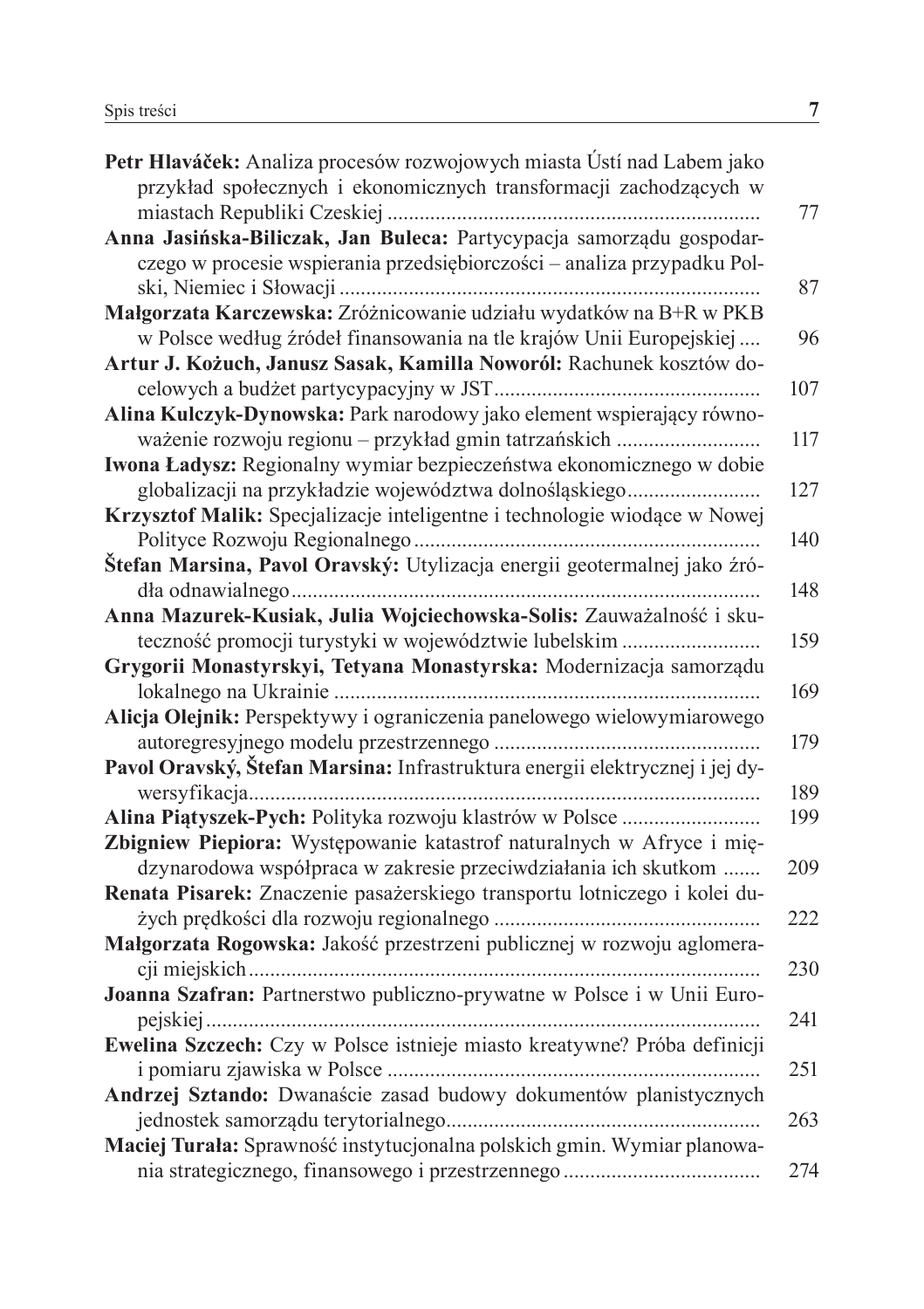| Alla Vasina: Zarządzanie potencjałem inwestycyjnym regionów Ukrainy   |     |
|-----------------------------------------------------------------------|-----|
|                                                                       | 284 |
| Svitlana Veleshchuk: Strategia rozwoju regionu w kontekście koncepcji |     |
|                                                                       | 294 |
| Marcin Bogdański, Wioletta Wierzbicka: Potencjał społeczno-gospodar-  |     |
|                                                                       | 305 |
| Marcelina Zapotoczna, Joanna Cymerman: Wykorzystanie wybranych        |     |
| miar syntetycznych do oceny zaspokojenia potrzeb mieszkaniowych       |     |
|                                                                       | 316 |
|                                                                       |     |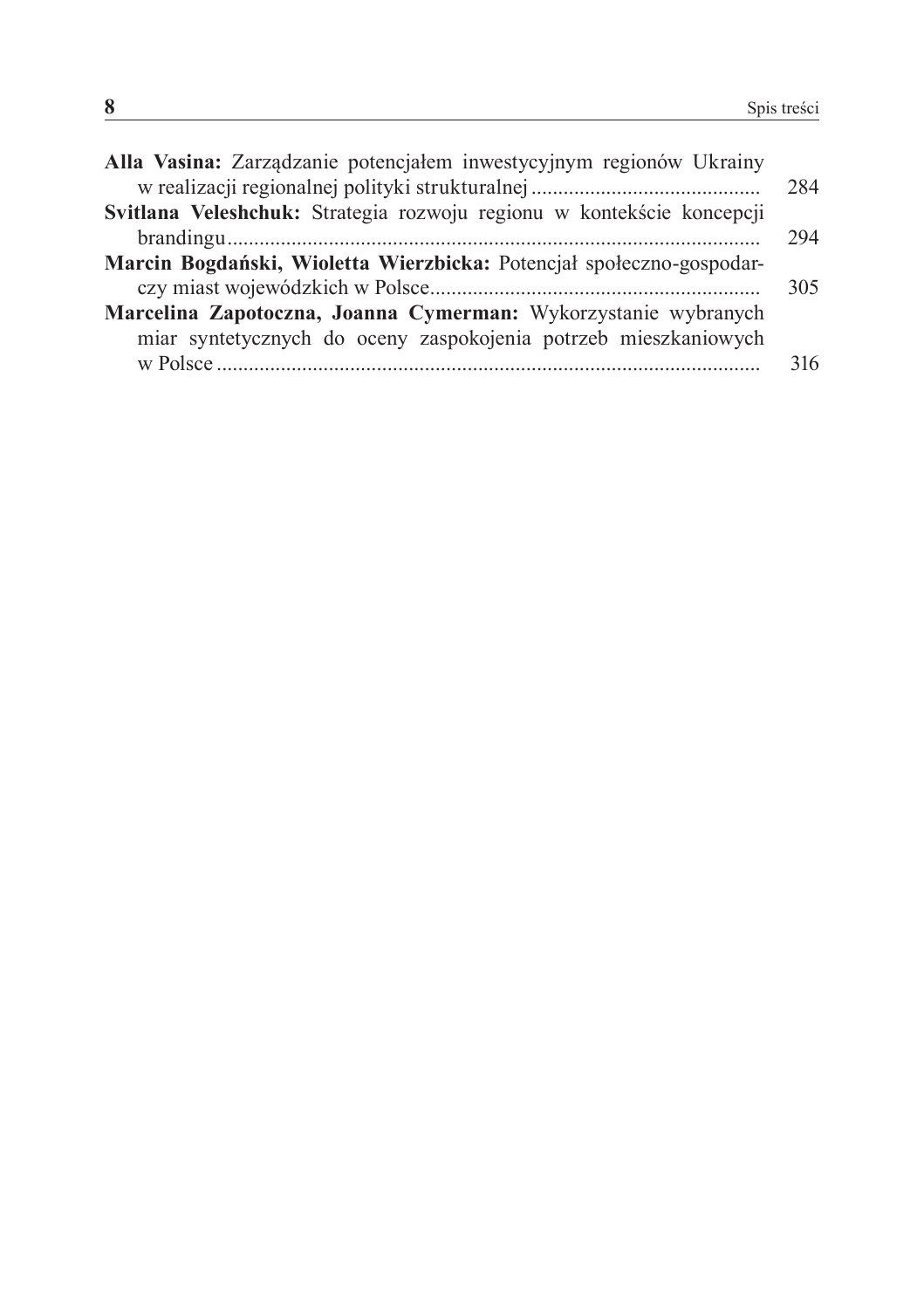#### **PRACE NAUKOWE UNIWERSYTETU EKONOMICZNEGO WE WROCŁAWIU RESEARCH PAPERS OF WROCŁAW UNIVERSITY OF ECONOMICS**

Local and Regional Economy in Theory and Practice ISSN 1899-3192

**Marcelina Zapotoczna** Uniwersity of Warmia and Mazury in Olsztyn

**Joanna Cymerman** 

Koszalin University of Technology

## **APPLICATION OF SELECTED SYNTHETIC MEASURES IN THE ASSESSMENT OF THE LEVEL OF SATISFIED HOUSING NEEDS IN POLAND**

**Summary:** In the article the authors propose the application of synthetic measures to assess the level of satisfied housing needs. They have proven that the methods of multi-dimensional statistics, helpful in determining the synthetic measures, are particularly useful in the analysis of the spatial diversification of housing needs. Due to their structure, the synthetic measures make it possible to rank objects in terms of the level of a multi-attribute phenomenon. In this article, the authors propose to apply Hellwig's measure of growth, the synthetic measure by Strahl and the relevant measure of growth by Cieślak to assess the level of satisfied housing needs in Poland in 2012. The objects of interest were voivodships. The selected measures brought similar classification results, and the choice of particular method did not significantly affect the ranking order of the voivodships in terms of their level of satisfied housing needs.

**Keywords:** housing needs, synthetic measure, comparative analysis.

DOI: 10.15611/pn.2014.334.29

## **1. Introduction**

Everyone has the fundamental right to housing. This is why it is beyond any doubt that *'…in the hierarchy of human needs, housing plays one of the most important roles in individual consumption; it is also a social need,…*the satisfaction of which, as Krzeczkowski points out , *(…) influences every human environment as hardly anything else does'* [Krzeczkowski 1939]*.* According to Bryx [2001, p.19] housing can gratify not only the basic, but also the higher level needs which are *'a feeling of deficiency combined with the wish to satisfy it (...) and that wish is not conditioned by a financial capability'.* According to the reference literature housing needs can have their subjective and objective, as well as their market form. The subjective needs are the individual predilections of household members which change over time as the family enters subsequent stages of life, career and material situation. The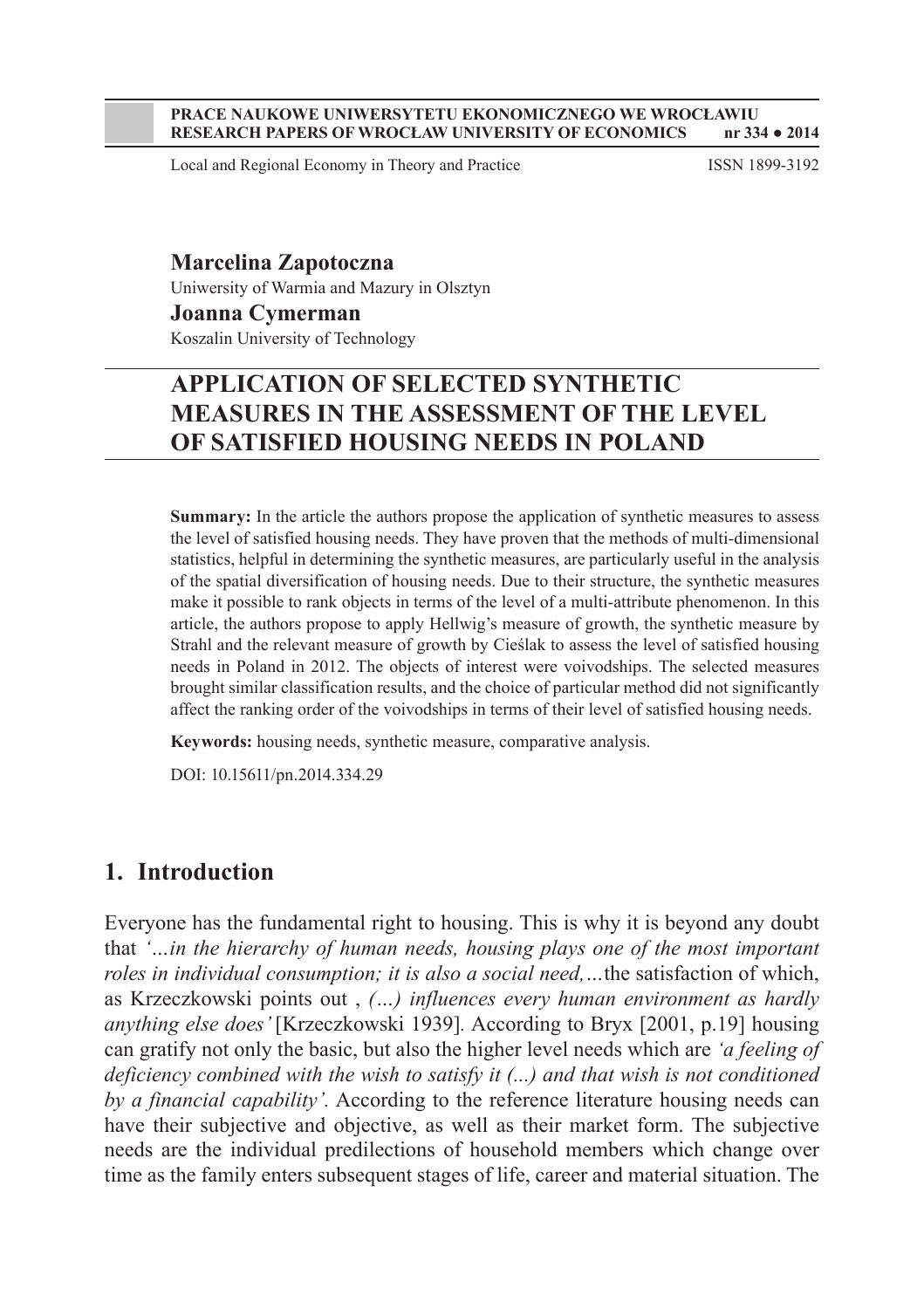objective needs are regarded as traditional norms that are generally accepted in a given community and which "…*define what is a fair level of satisfying people's housing needs"* [*Lokalne strategie mieszkaniowe*… p. 46] while the market character of needs is determined by the financial capability to satisfy them. Although the transformation period is long past, the housing needs in Poland have not been met yet. According to statistical data, at the end of 2012 the surplus of households over the number of flats was over 2 million. What makes the situation even worse is the fact that some flats have had to be eliminated from the market due to their poor technical condition. When we compare the housing situation in Poland and other European countries, the emerging picture is not optimistic. The large deficit of flats, the low supply of new ones and high construction costs result in a situation where housing needs, in terms of both their quantity and quality, are very hard to satisfy. The basic condition to achieve this goal is to adopt and successfully implement longterm housing policies as well as to establish a rational land use policy. The development of good housing policy and defining the areas of its efficient implementation by large administration units (voivodships) requires a thorough knowledge of local problems and local potential.

In this article we propose the application of selected synthetic measures in assessing the extent to which housing needs were met in Poland in 2012. We used three different (Hellwig's measure of growth, Strahl's synthetic measure and Cieślak's relative measure of growth) methods proposed in the literature for constructing synthetic measures by means of the same set of diagnostic variables. This enabled us to demonstrate how the choice of a method affects the obtained results, and which of the applied methods seem to be adequate to assess the level of satisfied housing needs.

### **2. Constructing the Synthetic Measures for this Study**

To begin, it should be pointed out that there are no methods that are absolutely perfect. Finding the perfect method would allow our knowledge about the subjects of our studies to develop. Although each of the known methods has its advantages, all of them are imperfect in one way or another. Taxonomic methods, including the methods of taxonomic and synthetic measure are the basic methods to study socioeconomic phenomena. The application of synthetic measures brings concrete, relatively objective results. The construction of these measures and their application in studies on socio-economic phenomena are frequent subjects of the related publications [e.g. Hellwig 1968, Cieślak 1974, Bartosiewicz 1976, Strahl 1978, Borys 1978, Zeliaś, Malina 1997]. There are two groups of ways to determine synthetic measures: standard and non-standard methods. In this paper the authors use a method which is typical and popular in empirical research – Hellwig's measure [1968] as well as the measures proposed by Cieślak [1974] and Strahl [1978]. The fundamental purpose of creating the synthetic measures is to order objects described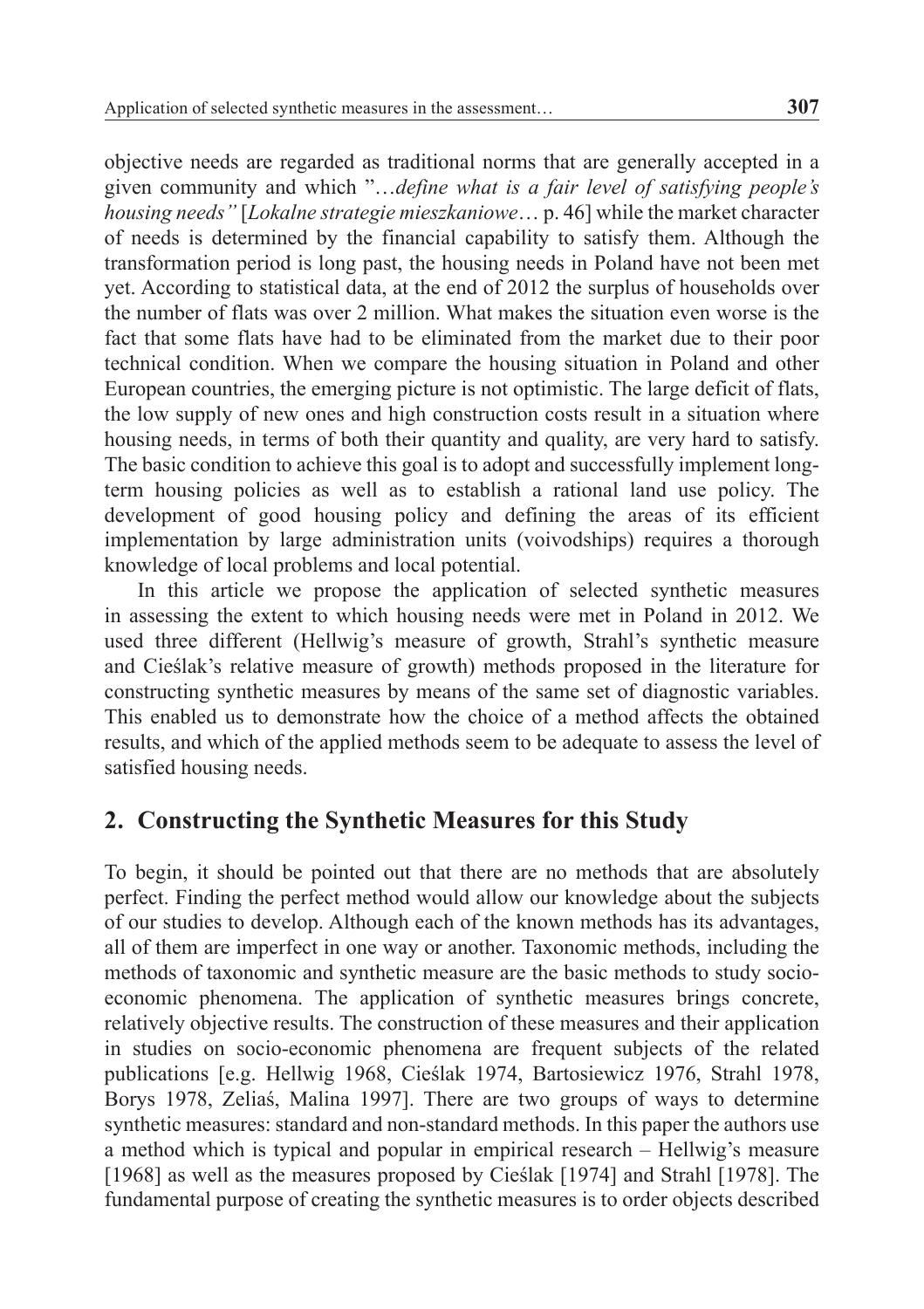by means of one aggregate measure that replaces a multi-attribute description of objects. The differences that can be seen in the methodology of the synthetic measure construction concern [Strahl 1978, p. 205]:

a) the way of including variables that stimulate the development of a given phenomenon (stimulants) or hampering it (destimulants),

b) the way in which attributes are brought to the common comparative system,

- c) determining the value of the attributes of the standard object,
- d) constructing the measure,
- e) properties of the measure.

#### **2.1. The Choice of Diagnostic Variables**

Every construction of a synthetic measure starts with defining the set of diagnostic variables which characterise a given phenomenon. The selection of variables determine the outcome, therefore the set of the diagnostic variables should be specified in such a manner so that the crucial aspects of the analysed phenomenon can be properly characterised [Podolec, Zając 1978, p. 20]. Hence, the preliminary list of attributes made by the researcher is scrutinised in regard to variation coefficients, correlation coefficients and the standard deviation. The shortlisted set of variables should comprise the attributes that are not highly correlated (they should not convey the same information about the objects) and are strongly spatially diversified (generally, the adopted variation coefficient is >0.1).

The assessment of housing needs in Poland in 2012 was founded on variables available in public statistics and those whose construction was based on data from publications by the Central Statistical Office (GUS) [*Gospodarka mieszkaniowa w 2012*; *Obrót nieruchomościami w 2012*; the GUS data published at www.stat.gov.pl]. Each voivodship was described with six variables characterising the local housing resource, five variables defining economic conditions for the housing market and five variables describing the demographic situation. Eventually, for the construction of the synthetic measure of satisfied housing needs the authors selected two variables characterising the local housing resources, four variables describing the economic situation and one variable depicting the demographic situation.

- $z_1$  number of flats per 1000 people,
- $z<sub>6</sub>$  housing deficit expressed with the ratio of the number of flats to the number of households,
- $e_1$  average price of  $1m^2$  of floor space,
- $e<sub>2</sub>$  income availability measured with the ratio of the gross average monthly salary in the enterprise sector and the average price of  $1m<sup>2</sup>$  of floor space on the primary market,
- e<sub>3</sub> number of flats completed per 1000 of marriages,
- $e_4$  number of transactions per 100 flats completed,
- d<sub>3</sub> population dynamics rate counted as the ratio of live births in a given period of time to the number of deaths in the same period.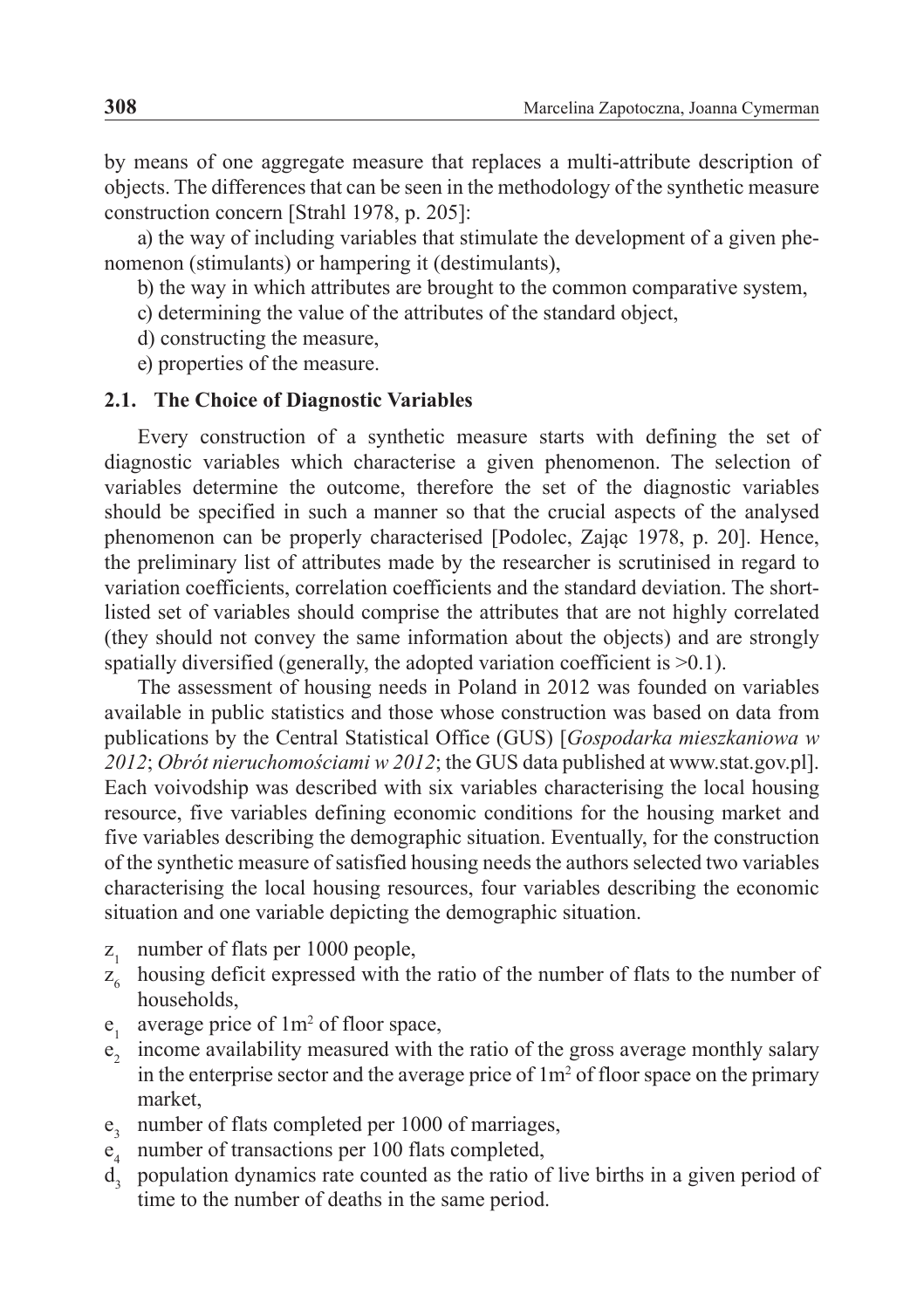The voivodships under investigation comprised the 16-element set  $\Omega$  of the so called operational taxonomic units described by seven diagnostic variables.

#### **2.2. Hellwig's Measure of Growth**

One of the three synthetic measures that is used in this paper to assess the level of satisfied housing needs is the method proposed by Hellwig [1968, pp. 307-327]. *The method is founded on the concept of the distance of objects from the 'standard', i.e. the abstract object that has all the highest values of attributes (stimulants) and the lowest of the attributes observed in the analysed set (destimulants)* [Cieślak 1974, p. 30]. Hellwig [1968, p. 342] gave the name of stimulants (*S*) to those variables which stimulated economic growth, while destimulants (*D*) were the variables hampering that growth. The attributes of the standard adopt the values:

$$
y_{0j} = \max_{i} y_{ij} \text{ when: } y_j \in S \text{ (set of stimulant attributes)}
$$
 (1)

$$
y_{0j} = \min_i y_{ij}
$$
 when:  $y_j \in D$  (set of destination attributes).

The synthetic measure was built by means of standardised variables:

$$
y'_{ij} = \frac{y_{ij} - \overline{y}_j}{s_j} \tag{2}
$$

where:  $y_i$  is the value of the *j*-th attribute ( $j = 2, ..., m$ ) in the *i*-th object ( $i = 1, 2, ..., k$ ),  $y_j$  – the mean value of the *j*-th attribute, and  $s_j$  – the standard deviation of the *j*-th attribute

Therefore, for each of the voivodships represented by the point of coordinates  $(z_{i1}, z_{i6}, e_{i1}, e_{i2}, \ldots, d_{i1})$  (*i* = 1,...,16), according to the Euclid formula, taxonomic distances( $c_{i0}$ ) were determined to the standard  $P_0$  whose coordinates adopt the highest values respectively for each variable. The taxonomic, synthetic measure of satisfied housing needs was calculated with the formula:

$$
d_i = 1 - \frac{c_{i0}}{c_0} \tag{3}
$$

where: 
$$
c_{i0} = \left[\sum_{j=1}^{m} (y'_{ij} - y_{0j})^2\right]^{\frac{1}{2}}
$$
 (4)

$$
c_0 = \overline{c}_0 + 2s_0 \tag{5}
$$

$$
\overline{c}_0 = \frac{1}{k} \sum_{i=0}^{k} c_{i0} \tag{6}
$$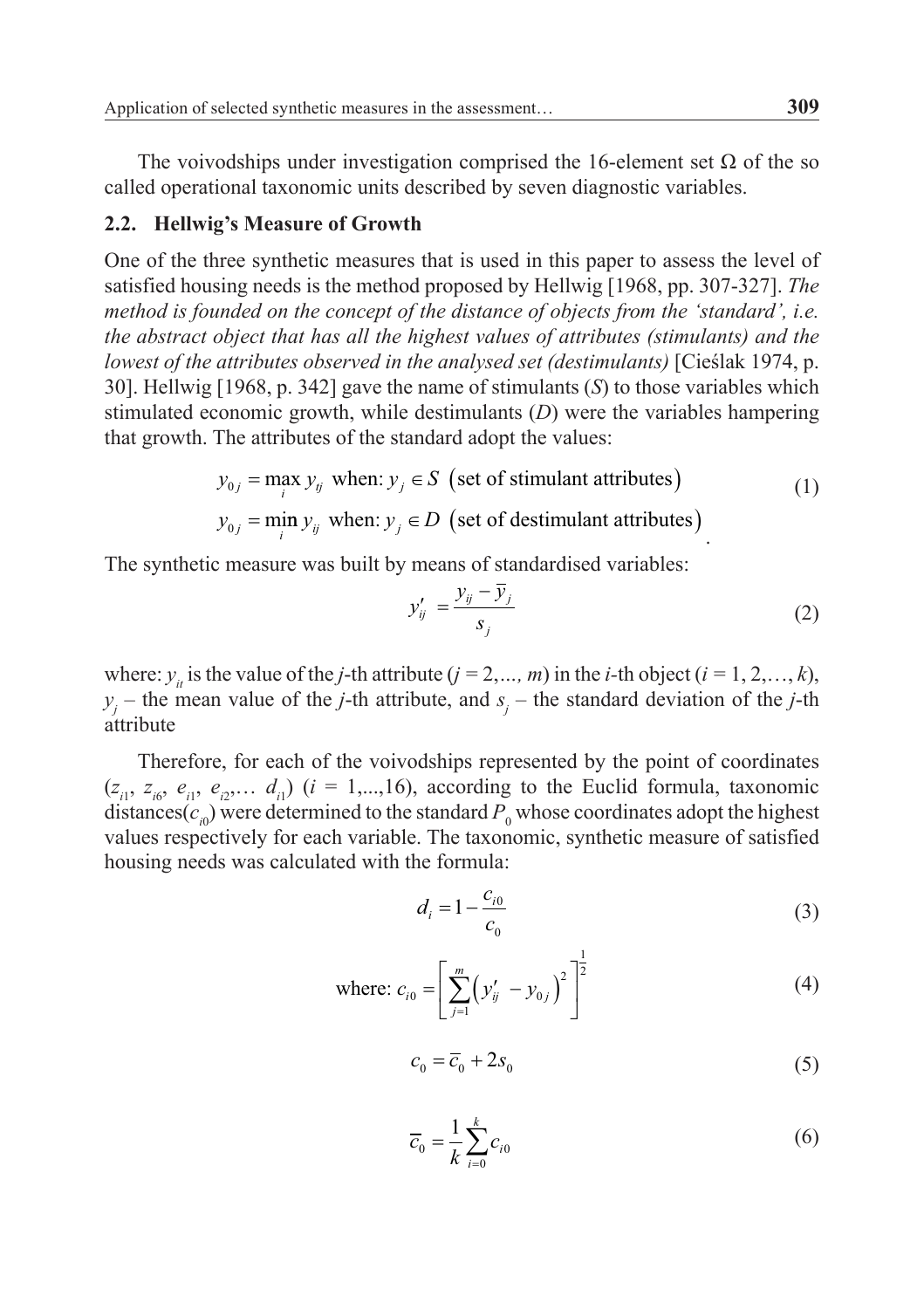$$
S_0 = \left[\frac{1}{k} \sum_{i=0}^{k} (c_{i0} - \overline{c}_{i0})^2\right]^{\frac{1}{2}}
$$
(7)

 $\bar{c}_0$  – mean value of the determined distances  $c_{i0}$ ;  $s_0$  – standard deviation of the distance  $c_{i0}$ .

The indicator values usually fall into the interval  $[0,1]$ . The measure  $d_i$  can exceed 1, but the likelihood of such a case is very low. The closer the values of  $d_i$  approach 0, the lower the level of satisfied housing needs in a given voivodship is. And vice versa, the closer the  $d_i$  approach 1, the more the housing needs in a given voivodship are satisfied. The obtained values of the measure  $d_i$ , for the analysed voivodships in 2012 is presented in Table 1.

| Voivodship         | Growth<br>measure $d$ . | Rank | Voivodship            | Growth<br>measure $d$ . | Rank |
|--------------------|-------------------------|------|-----------------------|-------------------------|------|
| Dolnoślaskie       | 0.49                    |      | Podkarpackie          | 0.16                    | 12   |
| Kujawsko-pomorskie | 0.21                    | 8    | Podlaskie             | 0.09                    | 14   |
| Lubelskie          | 0.14                    | 13   | Pomorskie             | 0.43                    |      |
| Lubuskie           | 0.30                    | 5    | Slaskie               | 0.35                    | 2    |
| Łódzkie            | 0.31                    | 4    | Świętokrzyskie        | 0.09                    | 16   |
| Małopolskie        | 0.09                    | 15   | Warmińsko-mazurskie   | 0.26                    | 3    |
| Mazowieckie        | 0.16                    | 11   | Wielkopolskie<br>0.20 |                         | 9    |
| Opolskie           | 0.18                    | 10   | Zachodniopomorskie    | 0.26                    | 6    |

**Table 1.** Ranking of voivodships according to the Hellwig measure of growth  $(d_i)$ 

Source: own calculations.

Having determined the standard attribute values, we could objectively assign each voivodship to its rank in the hierarchy of all the voivodships in respect of the level of satisfied housing needs.

#### **2.3. The Relative Measure of Growth by Cieślak**

As the second measure of satisfied housing needs we used the synthetic measure proposed by Cieślak – the relative measure of growth [Cieślak 1974, pp. 29-39] which is based on the alternative construction rule which takes into consideration the standard of growth. 'this standard can be a particular object included in the study, for instance, the best developed or abstract object...' [Cieślak 1974, p. 33]. Then the standard attributes adopt the values:

$$
y_{0j} = \min_{i} y_{ij} \quad \text{because:} \quad y_j \in S
$$
  
or  

$$
y_{0j} = y_{ij} \quad \text{where:} \quad y_{ij} \in P_i
$$
 (8)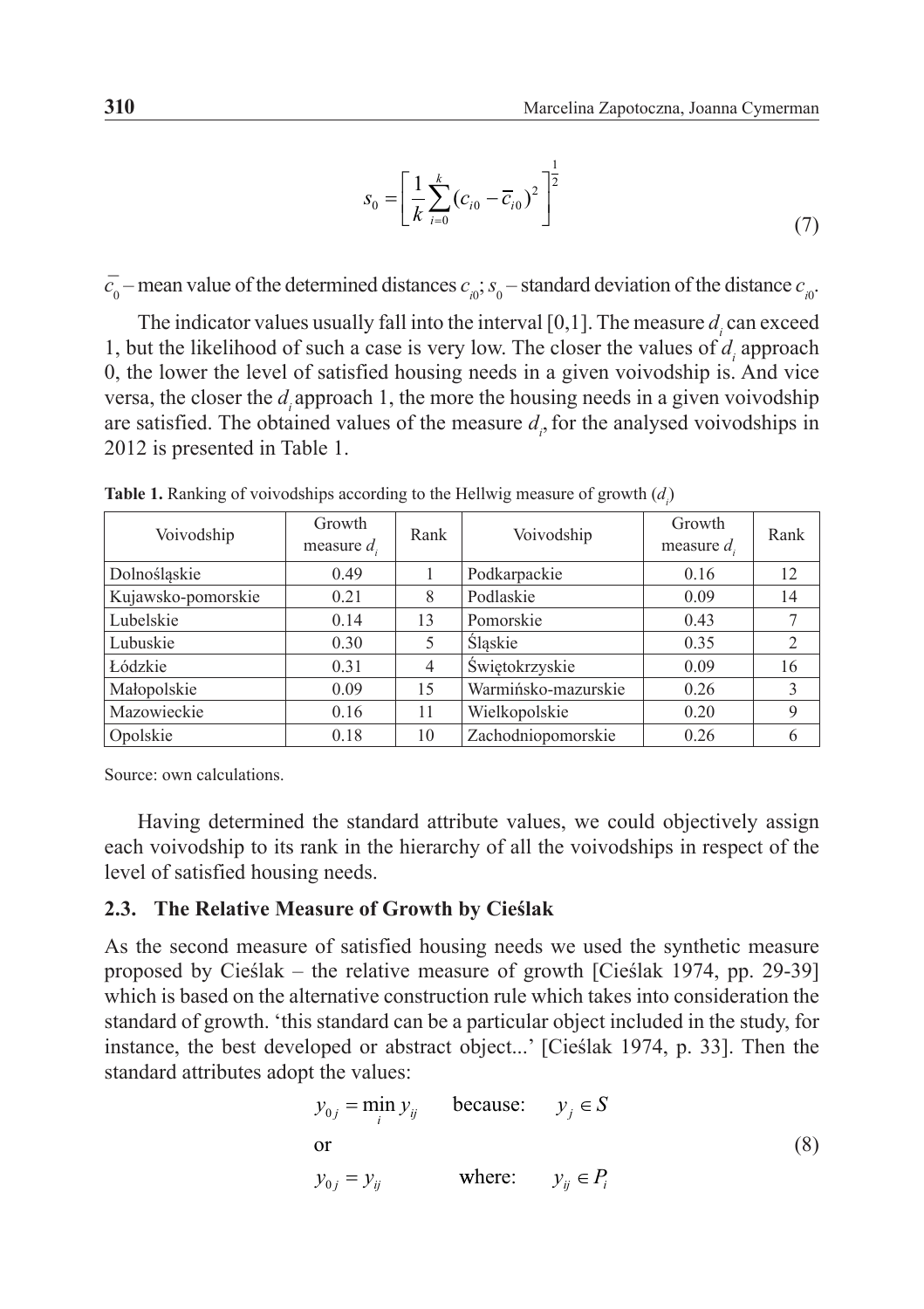$P_i$  – the object of study (*i* = 1,2,*…*, *k*).

Cieślak assumes that all the variables have the character of stimulants. Therefore the starting point of constructing the measure is to bring all the variables to the form of stimulants. In the case of destimulants this is achieved by calculating their inverse forms. In the discussed version of the taxonomic method, the normalisation of variables was applied instead of its standardisation, which is written as:

$$
y'_{ij} = \frac{y_{ij}}{s_j} \tag{9}
$$

The relative measure of growth is counted just as in the case of Hellwig's measure, but the calculations are performed for each period (t), i.e. by means of the formula:

$$
d_i = 1 - \frac{c_{i0t}}{c_{0t}} \tag{10}
$$

where:

$$
c_{0t} = \overline{c}_{0t} + 2s_{0t} \tag{11}
$$

The values of the relative measure of growth  $d_i$  obtained for the analysed voivodships in 2012 are presented in Table 2.

| Voivodship   | Relative measure<br>of growth $d_{i}$ | Rank | Voivodship                  | Relative measure<br>of growth $d_{ic}$ | Rank           |
|--------------|---------------------------------------|------|-----------------------------|----------------------------------------|----------------|
| Dolnoślaskie | 0.48                                  |      | Podkarpackie                | 0.16                                   | 16             |
| Kujawsko-    | 0.20                                  | 10   | Podlaskie                   | 0.10                                   | 15             |
| -pomorskie   |                                       |      |                             |                                        |                |
| Lubelskie    | 0.13                                  | 13   | Pomorskie                   | 0.45                                   | $\overline{2}$ |
| Lubuskie     | 0.44                                  | 3    | Slaskie                     | 0.37                                   | 4              |
| Łódzkie      | 0.33                                  | 5    | Świętokrzyskie              | 0.10                                   | 12             |
| Małopolskie  | 0.11                                  | 14   | Warmińsko-mazurskie<br>0.32 |                                        | 9              |
| Mazowieckie  | 0.25                                  | 6    | Wielkopolskie               | 0.19                                   | 11             |
| Opolskie     | 0.28                                  | 8    | Zachodniopomorskie          | 0.31                                   | 7              |

**Table 2.** Ranking of voivodships according to the relative measure of growth by  $(d_i)$ 

Source: own calculations.

Cieślak [1974, p. 33] points out that her '…*version of the taxonomic method can be used to determine single, but aggregate processes (…),* and can be particularly useful *(…) when examining processes remaining in interrelations.'.* Maintaining a higher value of the measure means that the object is better developed and enables us to set 'the goal of growth'.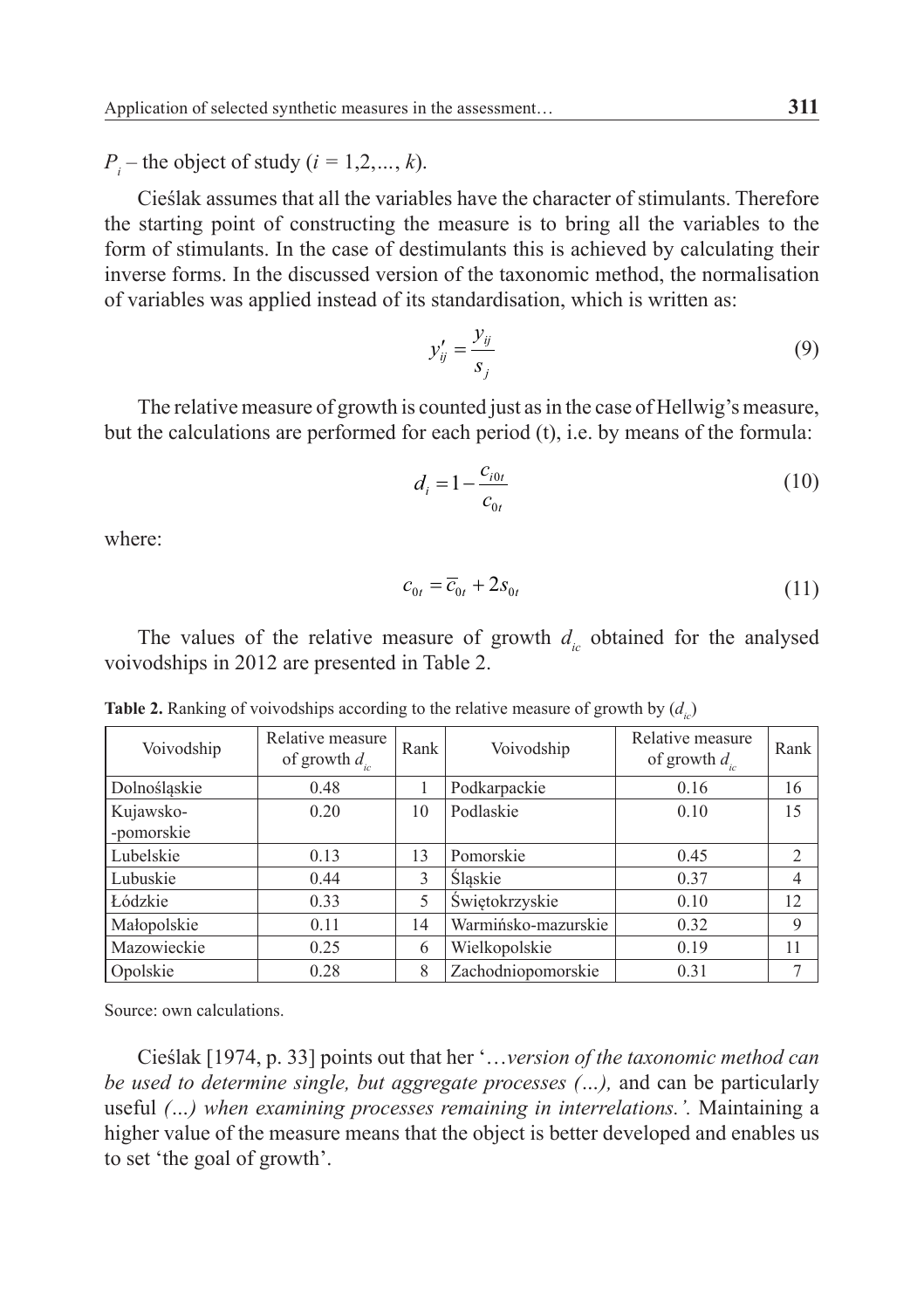#### **2.4. Constructing the Synthetic Measure by Strahl**

The third synthetic measure of the level of satisfied housing needs is the one proposed by Strahl [1978, pp. 205 – 215]. Strahl [1978, p. 209] allows the attributes of stimulants  $Y_j^S$  and of destimulants  $Y_j^D$ . Bringing the attribute values to the common comparative system is based on the concept of the standard. Assuming that the standard attributes take values as in Hellwig's method and that bringing the attribute values to the common comparative system follows the formula:

$$
y_{ij}^{\prime S} = \frac{y_{ij}}{\min_i y_{ij}} \quad \text{when} \quad y_j \in S
$$
  

$$
y_{ij}^{\prime D} = \frac{\max_j y_{ij}}{y_{ij}} \quad \text{when} \quad y_j \in D
$$
 (12)

then the normalised values of each attribute fall into the interval [0, 1], which means that "*the closer the attribute value is to one, the closer a given object is to the standard in relation to a given stimulant or destimulant (...)*". The value of the normalised attribute can be interpreted as its *"…share in the value of the standard's attribute",* while *"…normalised attributes of the destimulant inform about the share of the standard's attribute in the attribute value of the objects*  $P_i$  *(i=1, 2, ..., k)".* Such an approach allows to rank the objects (the voivodships) according to the level of the *j*-th attribute  $(j=1, 2, ..., m)$  and to rank the attribute within one object. Information obtained in this manner is of principal importance in the process of programming the directions of policies aiming at satisfying housing needs in the analysed voivodships.

According to Strahl [1978, p. 212] the synthetic measure is defined as:

$$
s_i \sum_{j=1}^{m} y'_{ij} = \sum_j y'^{s}_{ij} + \sum_j y'^{D}_{ij}
$$
 (13)

whereas in the normalised version as:

$$
s_i = \frac{1}{m} \sum_{j=1}^{m} y'_{ij} \text{ or } s_i = \sum_{j=1}^{m-m_{0i}} y'_{ij} / (m - m_{0i}) \quad y_j \in S \cup D
$$
 (14)

where: *m* is the number of attributes (stimulants and destimulants);  $m_{0i}$  is the number of attributes for which  $y_{ii} = 0$ ; *m* 

When normalising of the attributes is conducted according to formula 12, the measure  $S_i$  is growing in the interval  $(0, m)$ , while the values of the measure  $s_i$  fall into the interval  $(0, 1)$ , when  $y^i_{ij}$  is counted using formula 12. The values of the synthetic measure  $s_i$  for the voivodships in 2012 are presented in Table 3.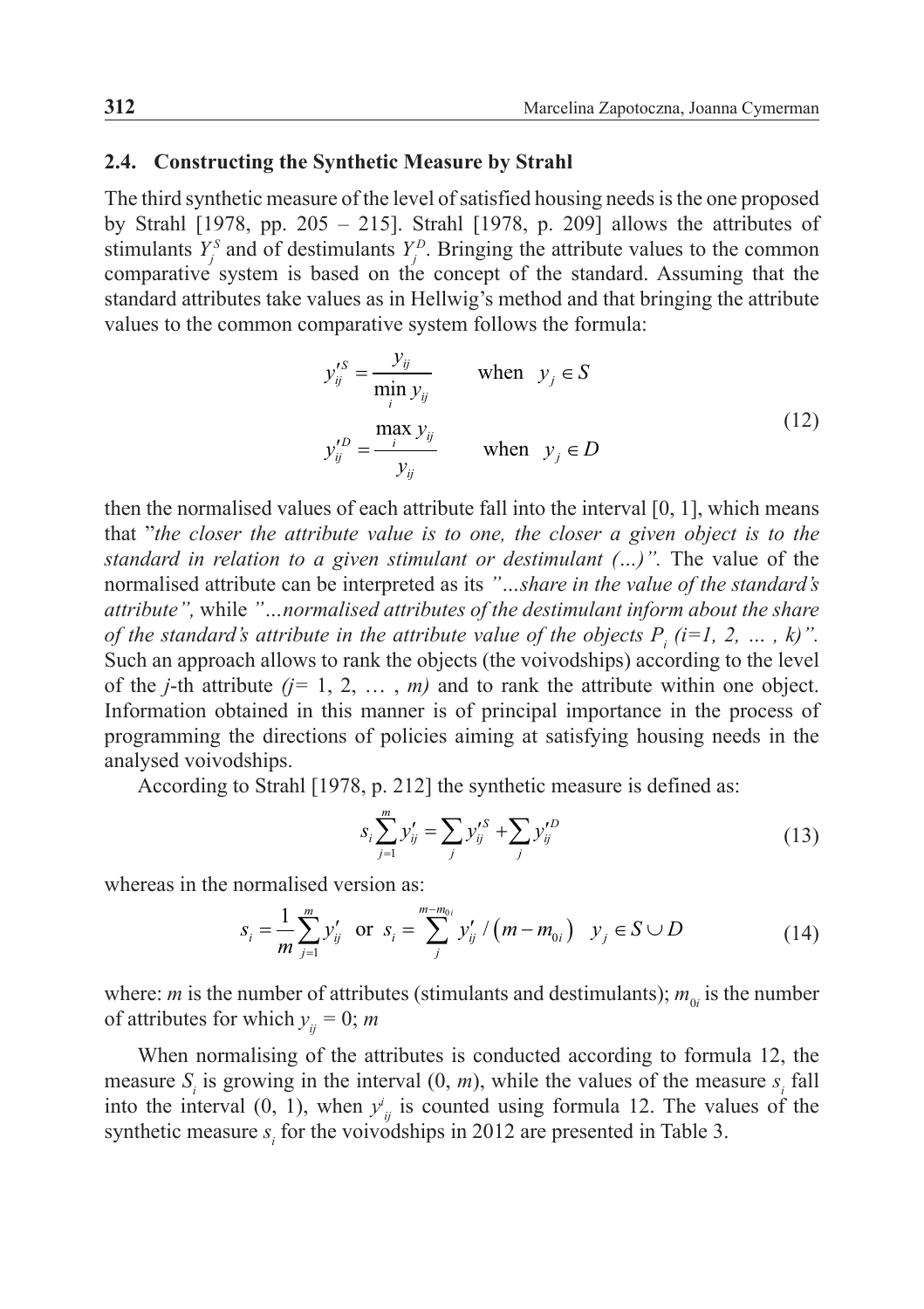| Voivodship         | Synthetic<br>measure s. | Rank           | Voivodship                  | Synthetic<br>measure s. | Rank           |
|--------------------|-------------------------|----------------|-----------------------------|-------------------------|----------------|
| Dolnoślaskie       | 0.79                    | $\overline{2}$ | Podkarpackie                | 0.61                    | 14             |
| Kujawsko-pomorskie | 0.65                    | 11             | Podlaskie                   | 0.69                    | 12             |
| Lubelskie          | 0.62                    | 13             | Pomorskie                   | 0.79                    | 3              |
| Lubuskie           | 0.73                    |                | Slaskie                     | 0.75                    | $\overline{4}$ |
| Łódzkie            | 0.77                    | 8              | Świętokrzyskie              | 0.61                    | 16             |
| Małopolskie        | 0.61                    | 15             | Warmińsko-mazurskie<br>0.71 |                         | 5              |
| Mazowieckie        | 0.62                    | 9              | Wielkopolskie<br>0.65       |                         | 10             |
| Opolskie           | 0.71                    | 6              | Zachodniopomorskie          | 0.69                    |                |

**Table 3.** Ranking of the voivodships according to the Strahl synthetic measure  $(d_i)$ 

Source: own calculations.

The obtained values of the measure that approach zero denote the voivodships at a lower level of satisfied housing needs. The closer the value is to one, the more satisfied the housing needs are.

## **3. Comparison of Methods Used in the Study**

For the purpose of constructing the synthetic variable of satisfied housing needs, the authors used standard methods where they took as a standard an abstract object whose coordinates adopted values that were the highest for each individual variable. The consequence of such a calculation of the synthetic measure was finding the taxonomic distance between the voivodships and the standard of growth. With the view to comparing the level of satisfied housing needs in the voivodships, the authors ranked the examined objects according to the values of the determined measures. The measures made it possible to rank objectively a given voivodship in the hierarchy of all the analysed voivodships. When positioning the voivodships, the authors found that four of them had taken the same position no matter which measure had been used. They were the two top voivodships (dolnośląskie and pomorskie taking the first and second position respectively), thus confirming that the housing needs in these voivodships were met at the highest level in regard to the variables selected for this study. Furthermore, the same (last) position in all the rankings was occupied by the świętokrzyskie voivodship where the level of satisfied housing needs was the lowest. The last voivodship that kept the same thirteenth place in the rankings was the lubelskie voivodship The positions of the remaining voivodships were changing depending on the adopted method. In the majority of cases the shifts were minor, by two or three positions at the most. The positions of the voivodships according to the methods of constructing the synthetic variable used in this study are presented in Figure 1.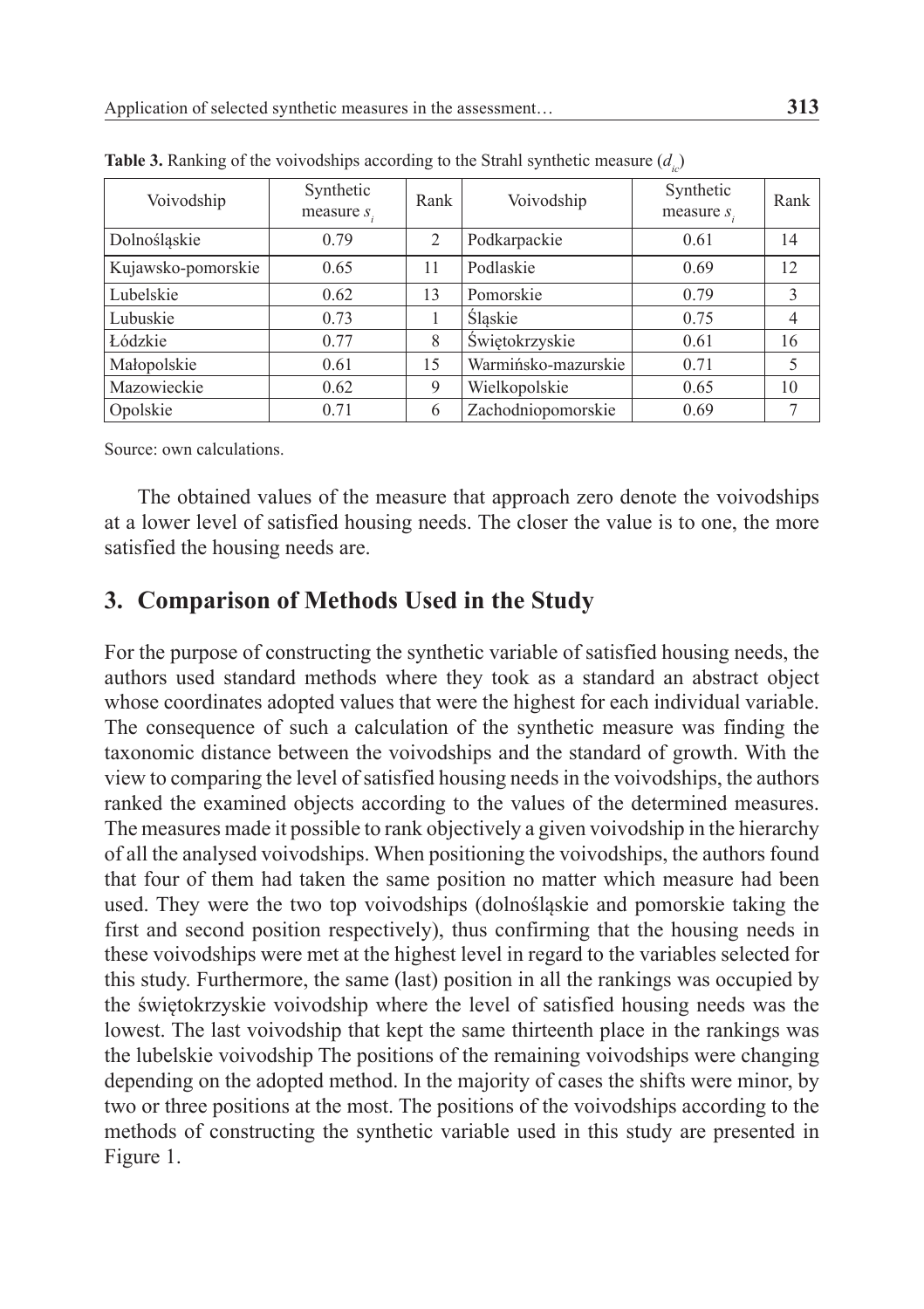

**Figure 1.** Positions taken by the voivodships according to the values of the synthetic measures of satisfied housing needs

Source: own calculations

The greatest discrepancies in the voivodship rankings were in the case of podlaskie and opolskie. The range of those discrepancies was as follows: from 9th position by  $s_i$  to 15th by  $d_{ic}$  (podlaskie) and from 6<sup>th</sup> position according to  $s_i$  to 10<sup>th</sup> according to  $d_i$  (opolskie).

In order to determine the similarity of the obtained results of voivodship ranking according to the selected synthetic variables of satisfied housing needs  $(d_i, d_i, s_i)$ , the authors used the Spearman rank correlation coefficient. The coefficient was counted according to the formula:

$$
r_s = 1 - \frac{6\sum d_i^2}{n(n^2 - 1)} \quad \text{where:} \quad d_i = R_y - R_x \tag{15}
$$

and:  $d_i$  – is a difference between the position of the *i*-th voivodship in the ranking according to the selected synthetic measures,  $n -$  the number of voivodships

The obtained values of the Spearman rank coefficient indicate the high conformity of the voivodship rankings according to the measures  $d_i d_{i}$ ,  $d_{i}$ ,  $s_i$ . The coefficient values are presented in Table 4.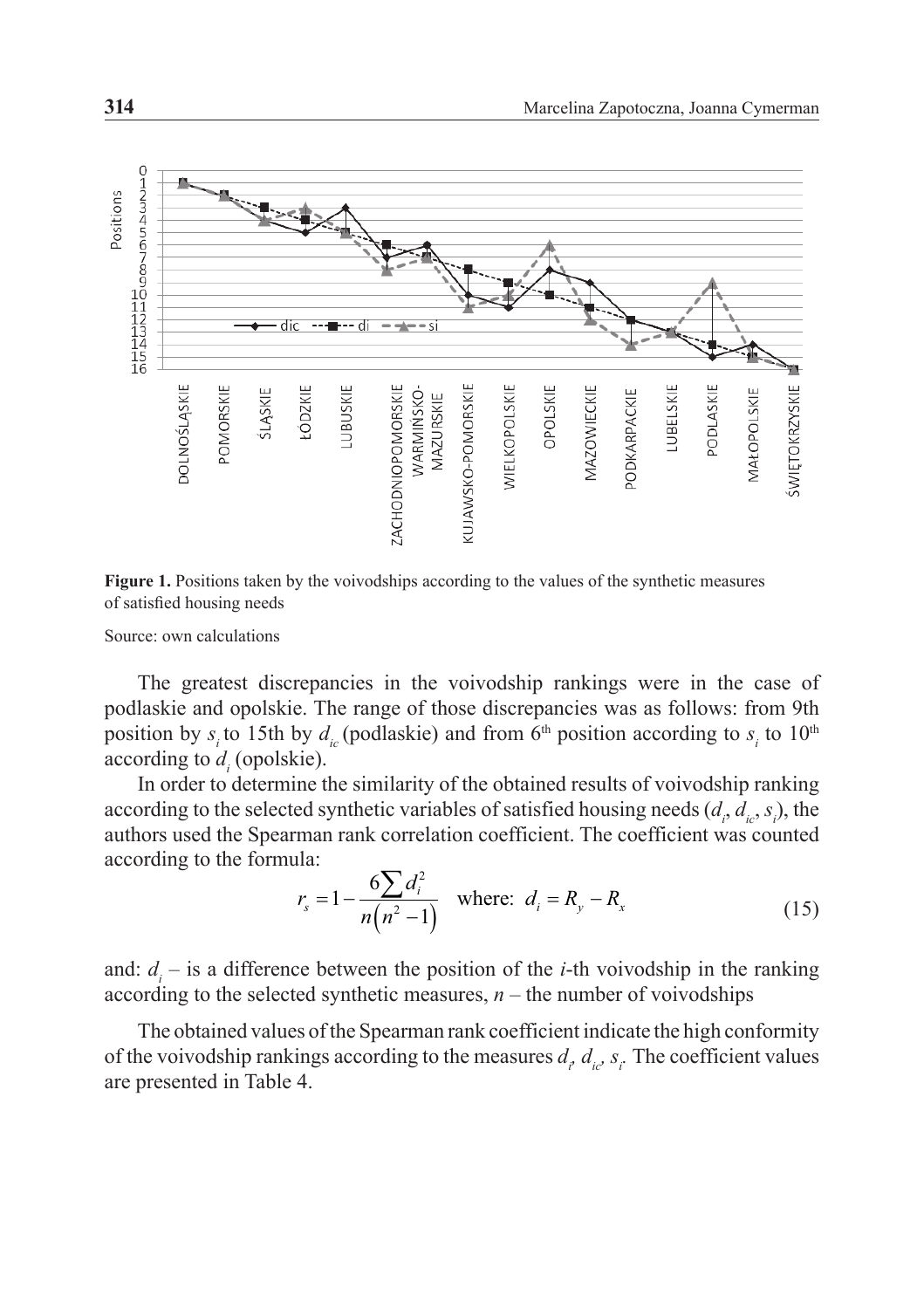| Synthetic measure |      |      |
|-------------------|------|------|
|                   | ገ ዓ6 | 0.90 |
|                   |      | በ 91 |
|                   |      |      |

**Table 4.** The values of the Spearman rank coefficient  $r_s$ 

Source: own calculations.

The marked correlation coefficients are relevant for  $p<0,05$ . Based on the Spearman rank coefficient, the highest conformity of voivodship ranking was observed in cases of the measures  $d_i$  i  $d_i$  ( $r_s$  = 0.96). Significant conformity was observed in cases of the measures  $s_i$  and  $d_i$  ( $r_s = 0.90$ ) and  $d_i$  and  $s_i$  ( $r_s = 0.91$ ).

#### **4. Conclusions**

The study has led to the following conclusions:

1. The authors used the standard methods to construct synthetic measures which seem to be adequate when assessing the level of satisfied housing needs because they allow to define the maximum needs through determining the values of individual attributes. The best voivodships can be treated as the standard of growth for the remaining ones in terms of the diagnostic variables selected for this study.

2. Based on the Spearman rank coefficient, the authors observed that the application of the selected measures brought similar classification results. The choice of method does not have a significant impact on the order in the ranking of voivodships regarding their level of satisfied housing needs, according to the variables adopted in this study.

3. Regarding the values of the synthetic measure of the level of satisfied housing needs, the authors ascertained that in the hierarchy of the whole analysed set the voivodships that enjoyed the best satisfied housing needs in 2012 were dolnośląskie and pomorskie, whereas the lowest level of the satisfied housing needs was observed in the świętokrzyskie voivodship. This classification was confirmed by all the synthetic measures.

#### **References**

Bartosiewicz S., *Propozycja metody tworzenia zmiennych syntetycznych*, Prace Naukowe AE we Wrocławiu nr 84, Wrocław 1976.

Borys T., *Propozycja agregatowej miary rozwoju obiektów*, Przegląd Statystyczny, 1978, R. XXV, z. 3. Bryx M., *Finansowanie inwestycji mieszkaniowych*, Poltext, Warszawa 2001.

Cieślak M., *Taksonomiczna procedura prognozowania rozwoju gospodarczego i określenia potrzeb na kadry kwalifikowane*, Przegląd Statystyczny 1974, R. XXI, z. 1.